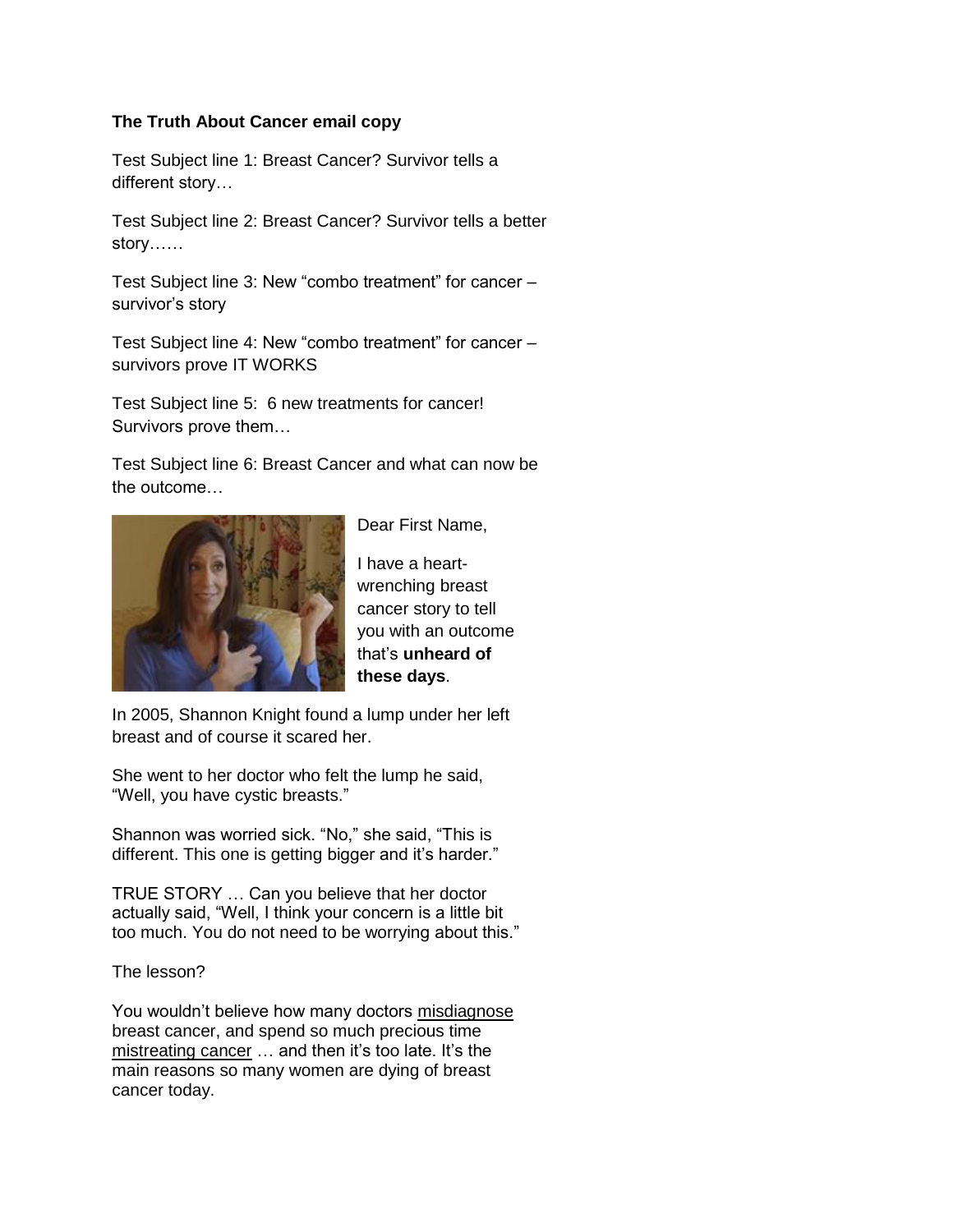Her doctor gave Shannon a bag with a bunch of stuff in it … support groups pamphlets and pink ribbons on everything.

And when she got through a very painful mastectomy, that's when doctors told her it had gotten into her lymph nodes. Her cancer was now Stage 3. Later, Shannon told me she wishes she never got that mastectomy, and more importantly, why…

By the time her doctor wasted so much time with chemo and surgery that was making her condition so much worse, Shannon was to the point where she was given only months to live. Stage 4 cancer was scary. Her family was preparing for her to die. Her kids were crying and calling her scared, especially her daughter.

What could she do?!

Long story short ... What would normally be a death sentence took an AMAZING turn when Shannon took matter into her own hands. She was lucky to find a doctor who is a **pioneer in treating breast cancer (and other cancers) 100% naturally, and with** *far better results.*

This was a different kind of doctor … one who saw cancer differently, and began treating Shannon with a powerful combinations of natural treatments including … are you ready?

High dose vitamin C, intravenous.

Laetrile intravenous.

Ozone therapy.

Dendritic cell therapy (Dendritic cell **cancer vaccine** made with your own blood)

Hyperthermia.

Hyperbaric chamber.

Ever heard of these? Almost no one has!

Shannon's new doctor only gave her treatments that would boost her immune system in a BIG way, along with her thymus gland.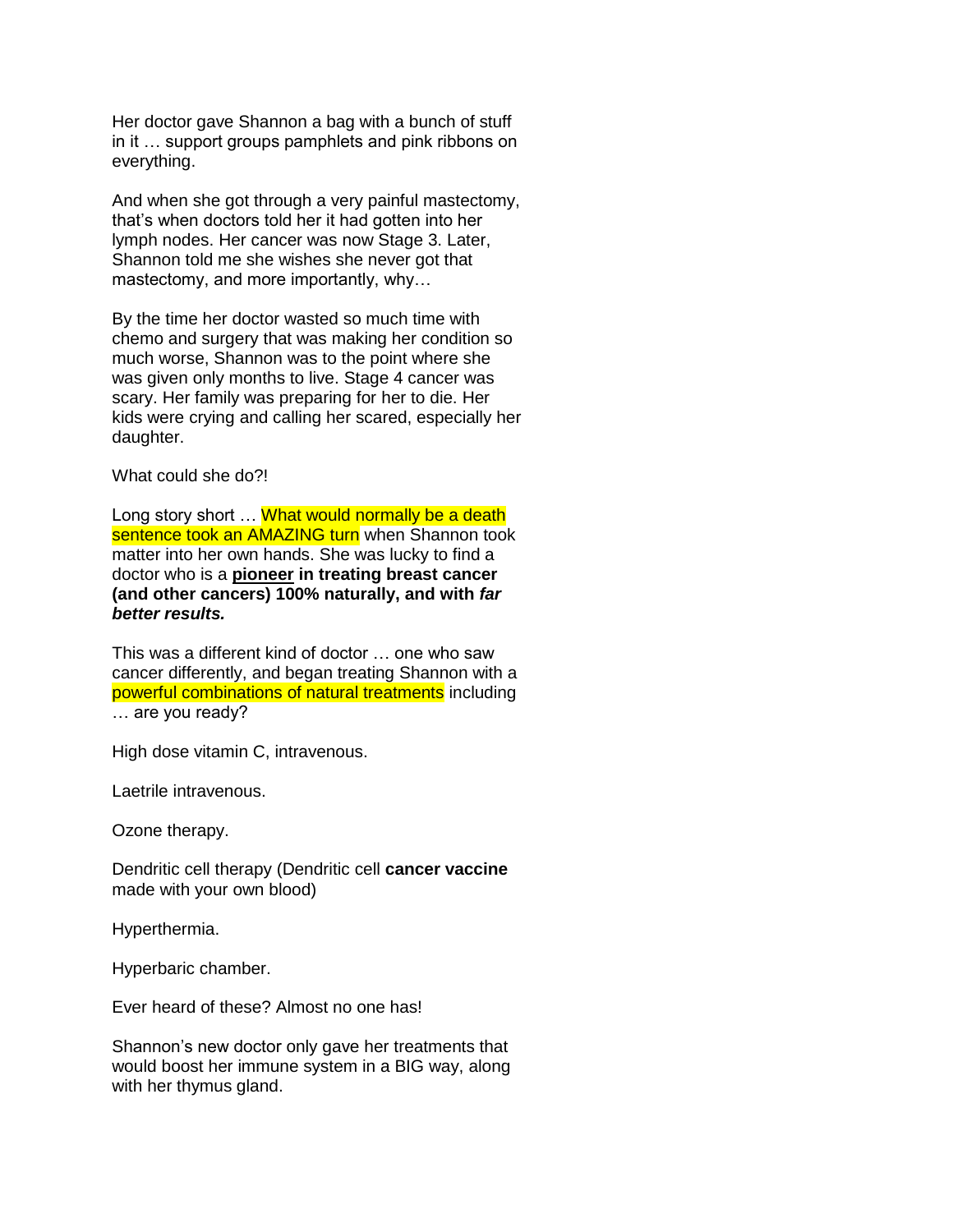**And the RESULT? IT WORKED!** Shannon is alive and well now 6 years later (and counting).

She got her treatment in February of 2011 and by August was symptom-free. In October her PET scan confirmed she was 100% cancer-free.

Not your typical outcome with Stage 3 breast cancer, right?

Shannon's kids definitely BELIEVE now, which makes her feel good because she wants them to know there is another way  $\ldots$  a BETTER way. This is not a time you have to be afraid of cancer.

I hope YOU will learn how you and your family do not have to fear cancer anymore either.

Learn everything Shannon did and more.

WATCH The Truth About Cancer 11-episode Docu-Series RIGHT NOW

This unique series of real-live interviews **features 28 doctors, 11 scientists, and 9 cancer survivors who teach you about** *hundreds* **of new and** *remarkably more effective ways to prevent, treat, and beat not only breast cancer … but all cancers.*

You'll want to pay close attention to each of these experts (51 in all). They are all TRUE **pioneers in cancer prevention and treatment**.

Enjoy :-)

Ty Bollinger

*The Truth About Cancer*

================================================

=============================

Test Subject line 1: This teaches your kids how to be cancer-free for life…

Test Subject line 2: Teach your kids how to not get cancer – videos make it easy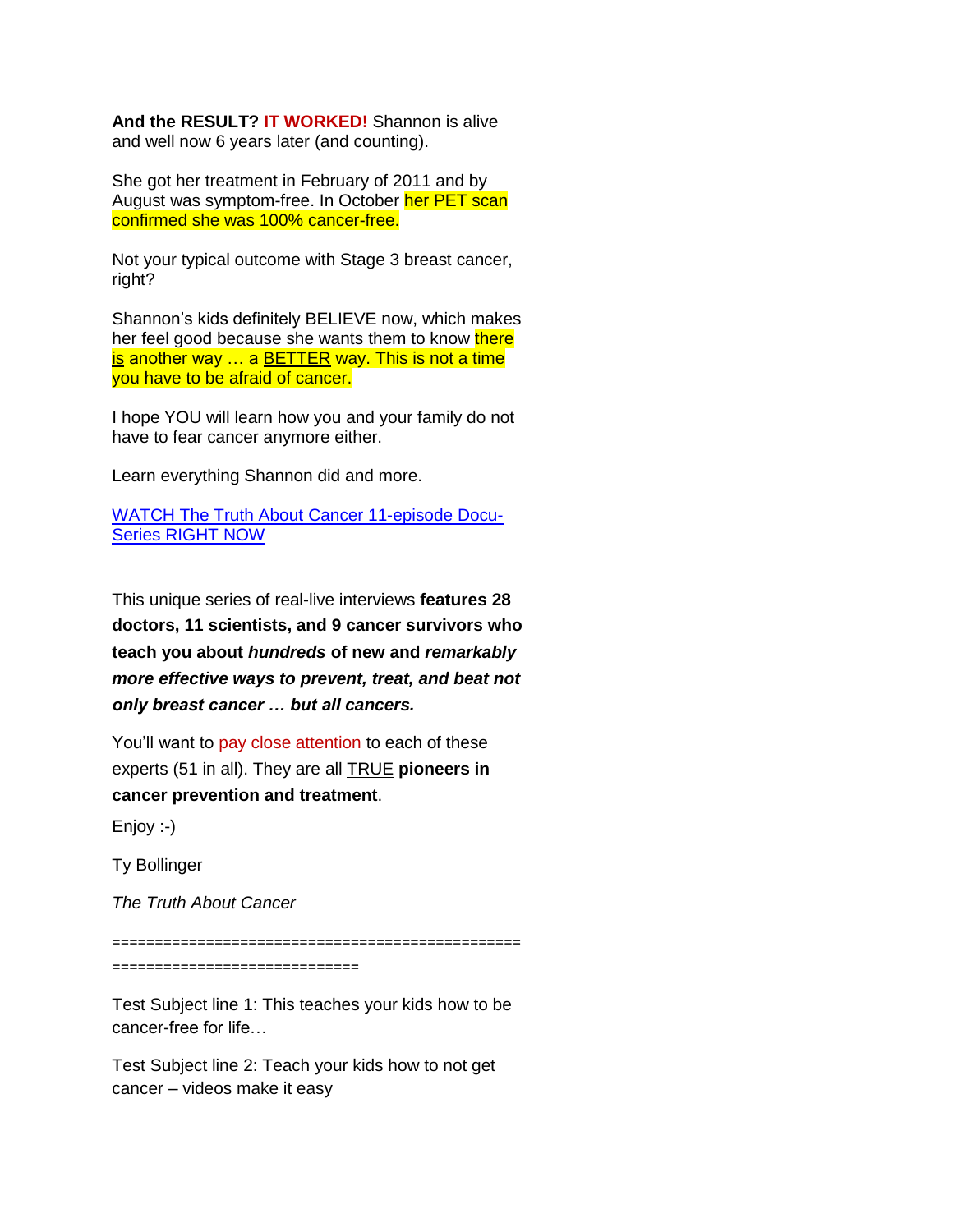Test Subject line 3: This is for your kids and grandkids – to save them from suffering…

Test Subject line 4: Must-see video can save your kids from cancer, and you…

Dear First Name,

Do you have kids, and maybe even grandkids? If so, I'm sure you're just like me with my 4 kids … you'd do anything to make sure they live a long and happy life, right?

With the release of 11 entertaining videos in a first-ofits kind "docu-series," you can sneak in all the education your children and other loved ones needs to live a cancer-free life.

Each video is designed to keep their attention while it makes an unforgettable impact that inspires a person to want to live an anti-cancer lifestyle – no matter what age they are!

It takes just a few adjustments and simple additions of everyday habits for **your kids to understand how they can reduce their risk of cancer to almost zero**. And of course you can easily work these same

life-saving habits into your life too!

Right now, you may not be thinking about cancer affecting your kids, or even you. However as the years go by, people become more and more susceptible to cancer.

THIS year alone, 1 in 2 men and 1 in 3 women will die from cancer.

Isn't it worth learning all the things **you have in your power** to avoid getting cancer?

Of course it is!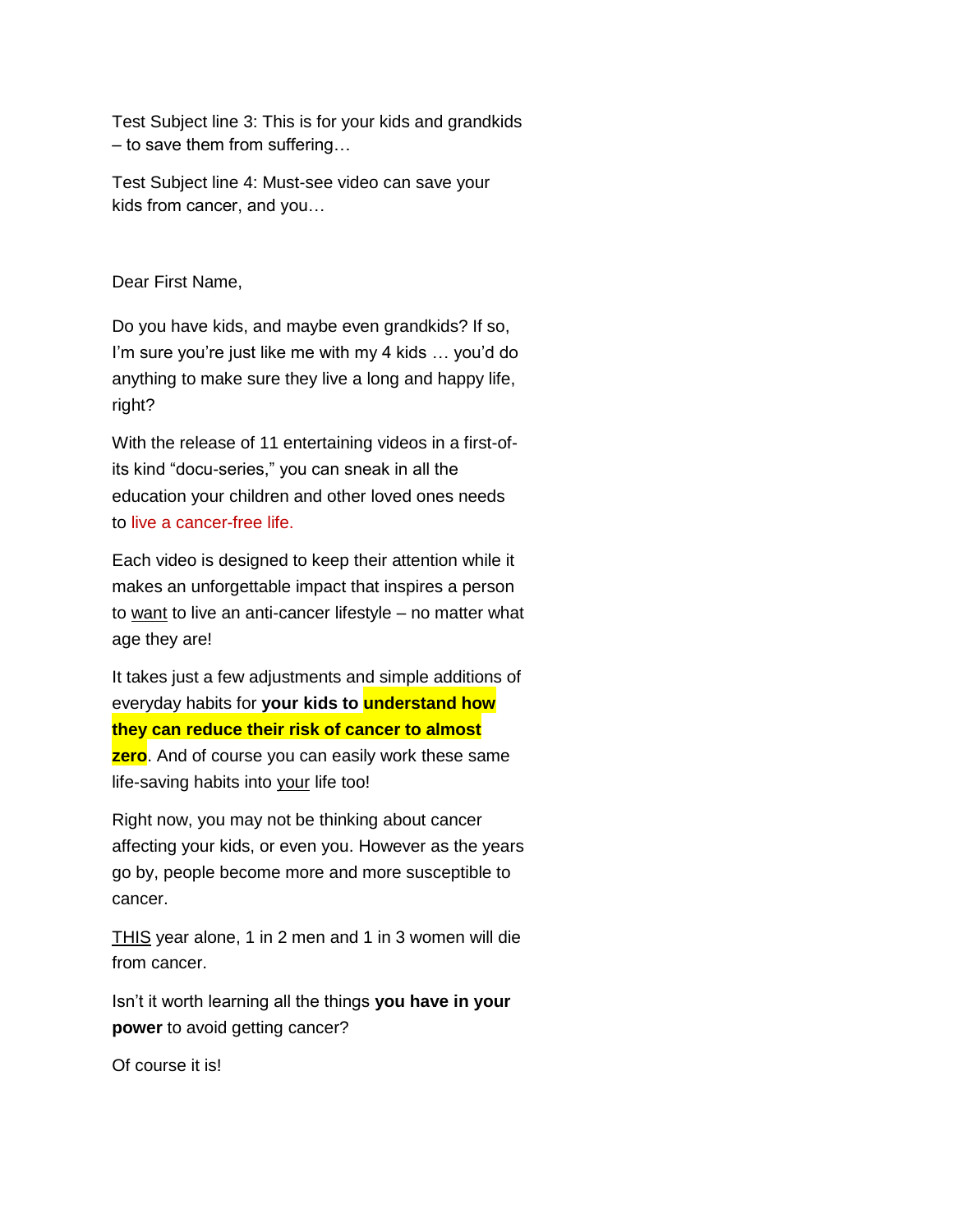It's critical for parents like you and me to be a teacher and a model of living a cancer-free life … and that requires knowing the foods you need to eat, those you must avoid, and what can be done to eliminate the things that cause cancer…

Unfortunately our society hasn't made it easy for you to teach your kids what they can do to not get cancer. It's why cancer has devastated so many families for generations.

But today that's all changed…

Now, there's a great resource that makes this muchneeded education on cancer as EASY as it gets…

All you have to do is watch an 11-part video documentary ("docu-series") put out by *The Truth About Cancer*, an organization dedicated to providing you with **the most cutting-edge information about cancer all in** *one* **place.**

This unique series **features 28 doctors, 11 scientists, and 9 cancer survivors who teach you about** *hundreds* **of new and** *remarkably more effective ways to control cancer.*

You'll want to pay close attention to each of these experts (51 in all). They are all TRUE **pioneers in cancer prevention and treatment**.

Unlike your typical doctor, they're going to teach you specific steps you and your kids can take to *drastically* lower your risk of cancer … to the point of you never having to fear cancer again.

Watch The Truth About Cancer video docu-series NOW

Better yet, WATCH IT TOGETHER as a family!

I promise the education you'll get in this series will be highly engaging and extremely interesting … and